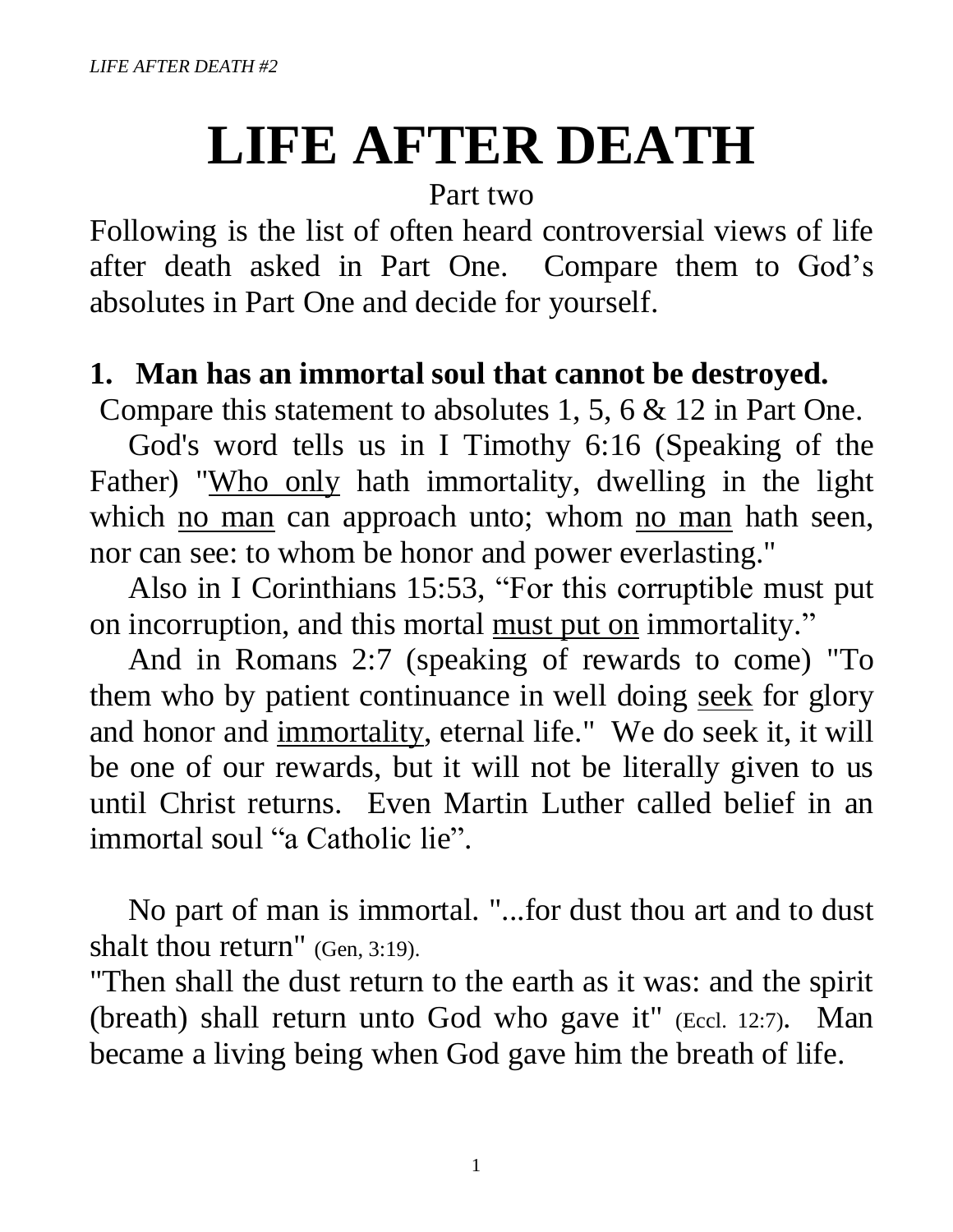# **2. At death the body returns to dust, but the spirit goes to heaven (or hell) fully conscious.**

Compare to Absolute 6, also Job 14:14-15.

As William Tyndale appropriately asked "why is there a resurrection if we are already immortal?" The dead are not conscious until after the resurrection. Are you conscious when you're asleep? The spirit is awakened at the resurrection, which will be at Christ's coming (I Thes. 2;19, 4:16; I John 2:28).

## **3. The spirits of the dead are conscious and are right now in heaven, hell or purgatory.**

Where does the Bible say that? The Bible does say the dead are asleep. "His breath goes forth, he returns to his earth; in that very day his thoughts perish" (Ps 146:4). Compare to Absolutes 3 and 12.

# **4. Since the resurrection of Christ, all the dead saints and all saints that die in this age go directly to heaven.**

Compare to Absolutes 2, 3, 6, 12, & 13.

What about David? "Men and brethren, let me freely speak unto you of the patriarch David that he is both dead and buried, and his sepulcher is with us unto this day." Also, "For David is not ascended into the heavens..." (Acts 2:29 & 34).

## **5. Those saints that were resurrected when Christ rose went with Him to heaven, never to die again** (Matt. 27:52-53).

They were resurrected to a physical life and died a normal death, just as all the other dead who were brought back to life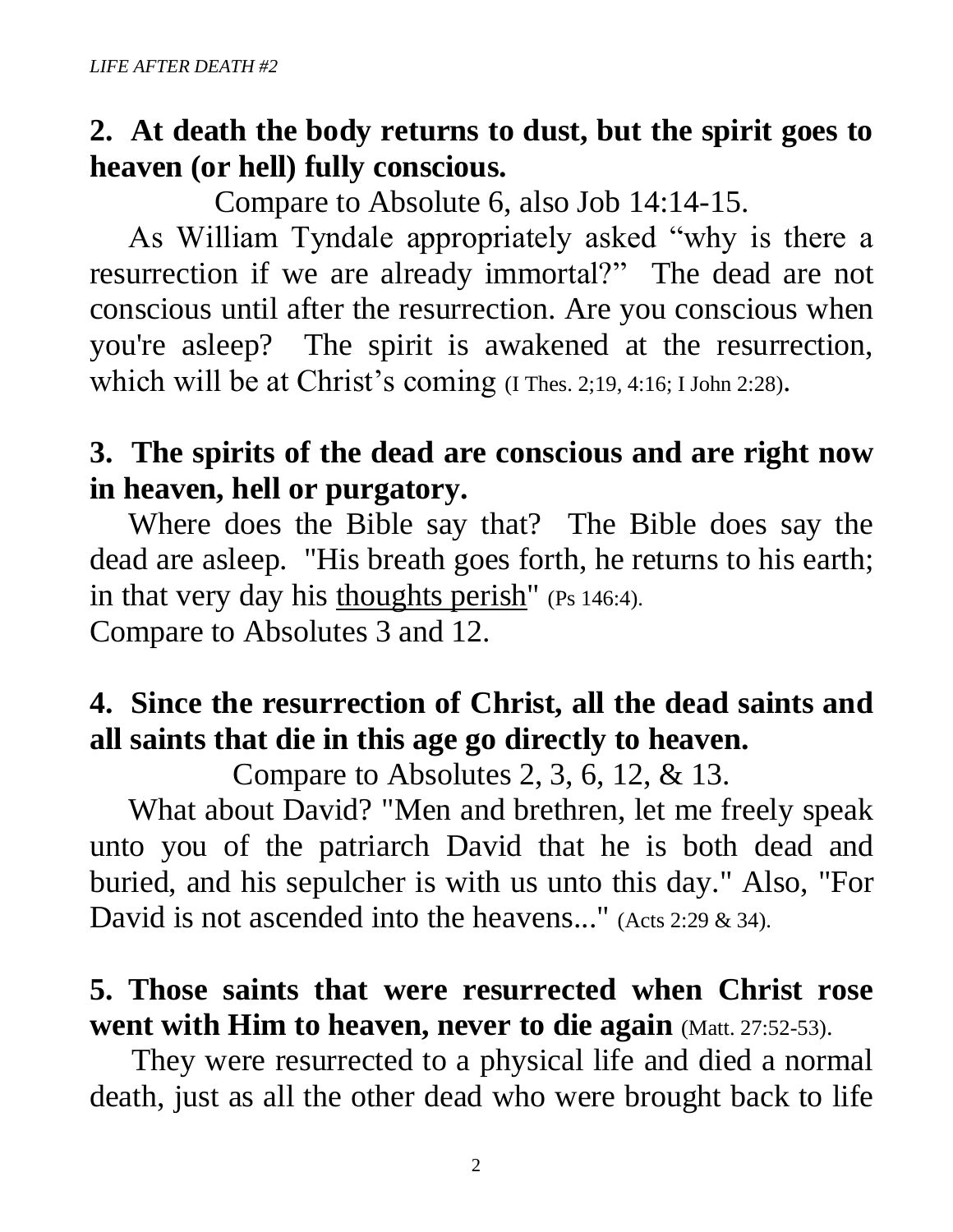mentioned in the Bible. Note that none of them said anything about being in heaven, hell or anywhere in between.

# **6. Under the right conditions, the dead can communicate with the living.**

 "Should not a people consult their God? Should they consult the dead on behalf of the living" (Isa. 8:19)? The dead cannot communicate with the living, but there is a spirit world that can. See Absolute 6.

 In the case of King Saul, the witch and the "supposed" appearing of Samuel (I Sam. 28:11-19); if you choose to believe the apparition was really Samuel it would prove that Samuel's spirit was not in heaven as he *came up* out of the earth. Also, the "ghost" made reference to being at rest. That doesn't sound as though he was conscious, but it does describe sleep. He also said, "Tomorrow you and your sons will be with me."

 If good people consciously go to heaven at death as some claim, then certainly Samuel should have been in heaven, but the witch saw him "rising from the earth." Therefore, we must conclude that Saul and his sons were going to be in the earth the next day. None of them were in, or went to, heaven. Neither did they go to a so-called "fiery hell". Whatever or whoever appeared unto Saul was not Samuel (Eccl. 9:5-6) but most likely a demon masquerading as Samuel.

## **7. The thief on the cross went to heaven with Christ that very day**.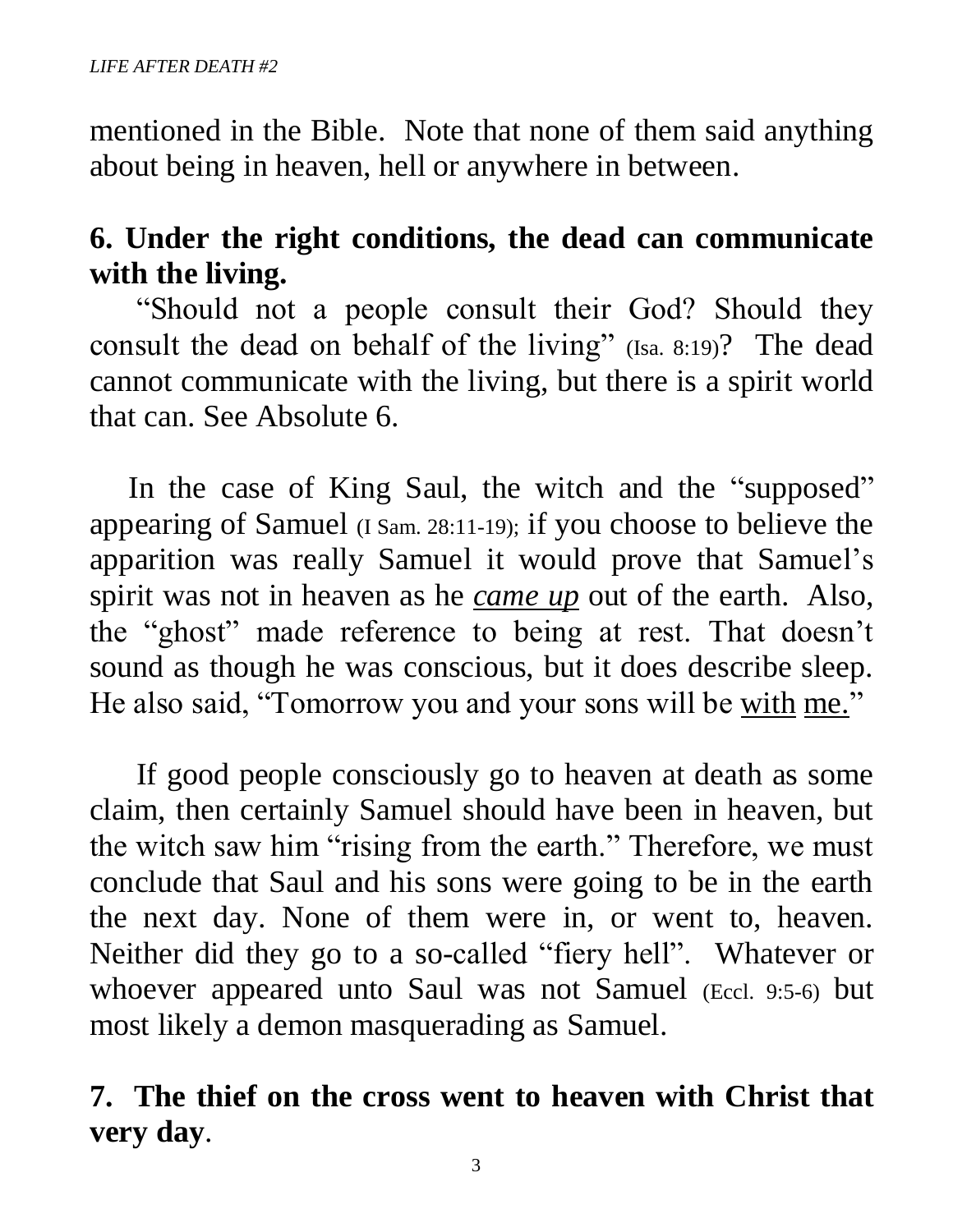"And he said unto Jesus, Lord, remember me when thou comest into thy kingdom. And Jesus said unto him, Verily I say unto thee, Today shalt thou be with me in paradise" (Luke 23:42-43). Well, it would seem so, but consider:

When did the thief ask to be remembered? Wasn't it when Christ was to come into His Kingdom? Didn't Jesus tell Mary that He had not yet risen to the Father, and that was three days after He was crucified (John 20:17)? Remember, Christ was in the tomb for three days and three nights, just as He said He would be (Matt. 12 40). Jesus was not in paradise that day, neither was He in His kingdom; He was in every sense of the word dead. If Jesus had been conscious and in heaven (or a blazing hell) during that time He then was not really dead and He would not have been who He said He was.

Punctuation was not used until about the  $14<sup>th</sup>$  century and was applied according to their understanding at that time. Why not put the comma where it makes sense, after "*today*" instead of "*thee*"? The thief is awaiting resurrection, along with everyone else, which will be at the last trump.

## **8. Enoch did not die but went straight to heaven, because God took him** (Genesis 5:24)**.**

Genesis does not say Enoch did not die, nor does it say he went to heaven. Hebrews 11 plainly says all the patriarchs died, and then said something about Enoch that it didn't say about the others: Enoch pleased God and was translated so that he should not see death. Paul is speaking of the second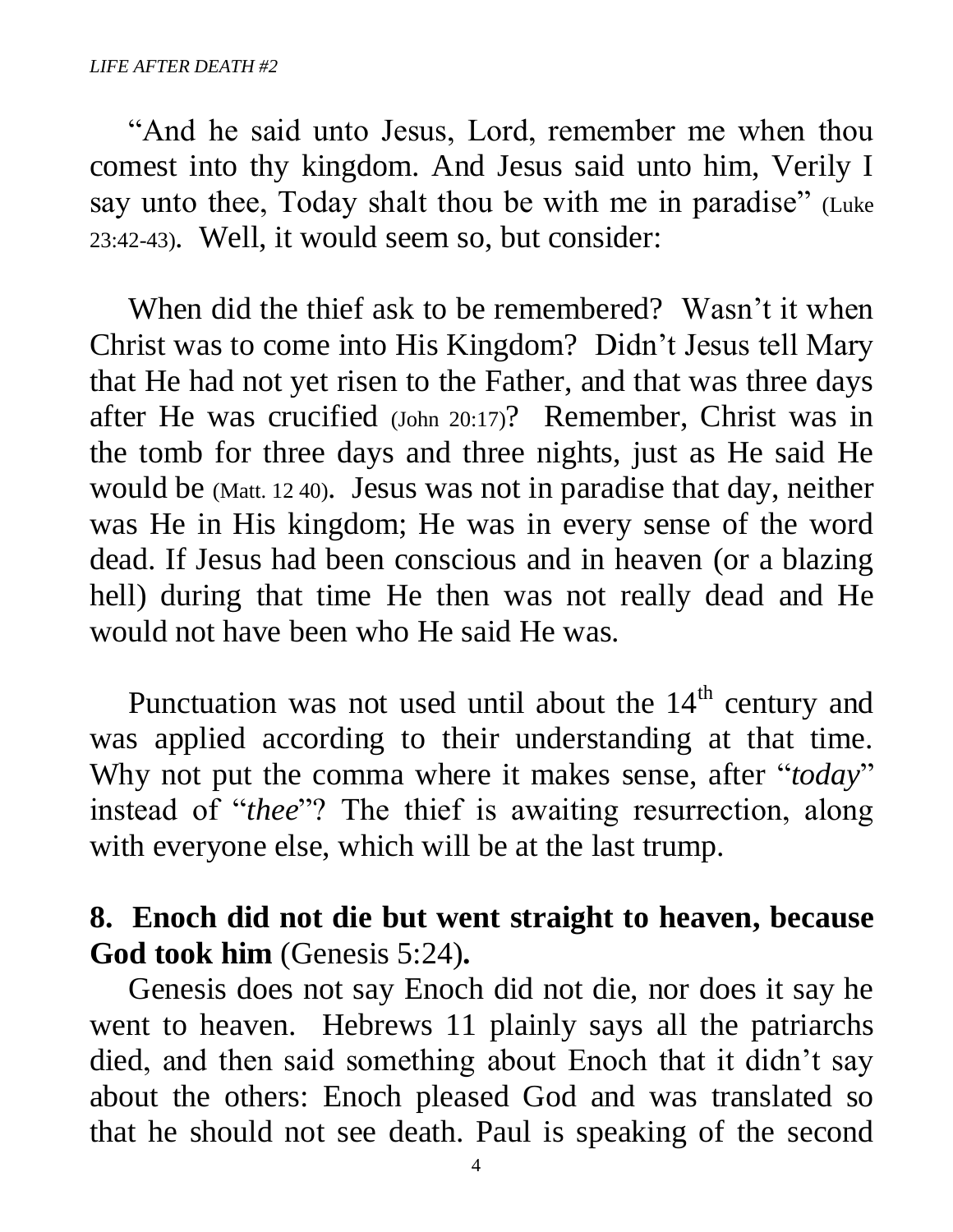death, which has no power over those in the first resurrection (Rev. 2:11, 20:6).

 Did you know that if you are among the elect, you have been translated, and will not see death? *(Some might say "born again"; I believe the word "conceived" of the Holy Spirit to be more accurate.)* Yet, we know we will die, so what death is being referred to here? "Giving thanks unto the Father, which hath made us meet to be partakers of the inheritance of the saints in light: Who hath delivered us from the power of darkness, and hath translated us into the kingdom of his dear Son: In whom we have redemption through his blood, even the forgiveness of sins" (Col. 1:12-14) see also John 5:24 and Rev. 20:6.

 There is also a physical translation, consider the rest of Hebrews 11:5: "...and was not found, because God had translated him (Heb. 11:5). Compare this to how Jacob was "carried over" ("translated" - same Greek word) to Sychem and then buried (Act 7:16). The Greek word "metatithem" intimates a general meaning of transfer, transport, change sides, etc. (Strongs) but does it mean transferred to heaven?

 Moses died and was buried by God and could not be found as it would seem like Enoch (Deut. 34:5-6). Moses lived 120 years and then died; Enoch lived 360 years and died. No one knew where either of them was buried. Compare to Absolutes. 8 & 10.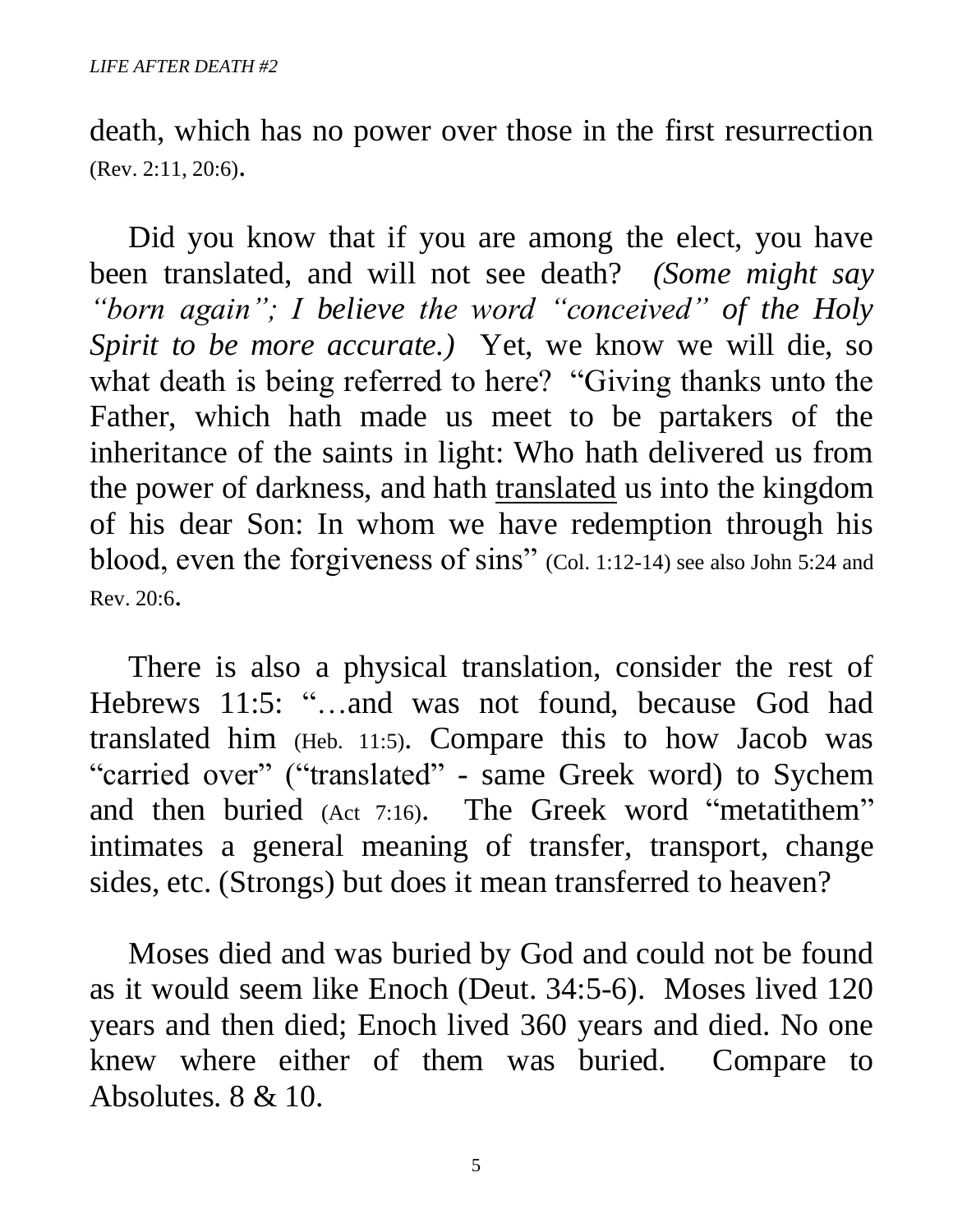#### **9. Lazarus is in heaven and the rich man is in hell**

 Most Bible authorities consider Luke 16:19-31 to be a parable and not an actual event. The point being that if they won't believe Moses or the prophets, then even though one speaks from the grave, they still won't listen. Review parable definition in part one.

 Others believe this to be a proof that the soul goes to heaven or a fiery hell at death and that they both are receiving their rewards at that time. But rewards are not given until Christ comes back (Matt. 16:27), which suggests another view.

We read in Matthew 13:49-50, "So shall it be at the end of the world: the angels shall come forth, and sever the wicked from among the just and shall cast them into the furnace of fire: (this would have to be at the great white throne judgment - the final resurrection) there shall be wailing and gnashing of teeth." They will definitely be in torment at that time (Rev. 20:11- 15).

 Could it be that this whole scenario takes place at the time of the Great White Throne Judgment? The rich man, having just awakened (to a physical resurrection from the sleep of death), is about to be cast into the lake of fire (Rev. 20:15). He has no knowledge of the passing of time but does see the horror that's before him. He can also see those in the kingdom (Luke 13:28).

This would explain the great gulf that was between them, he has just been resurrected physically (as is described) and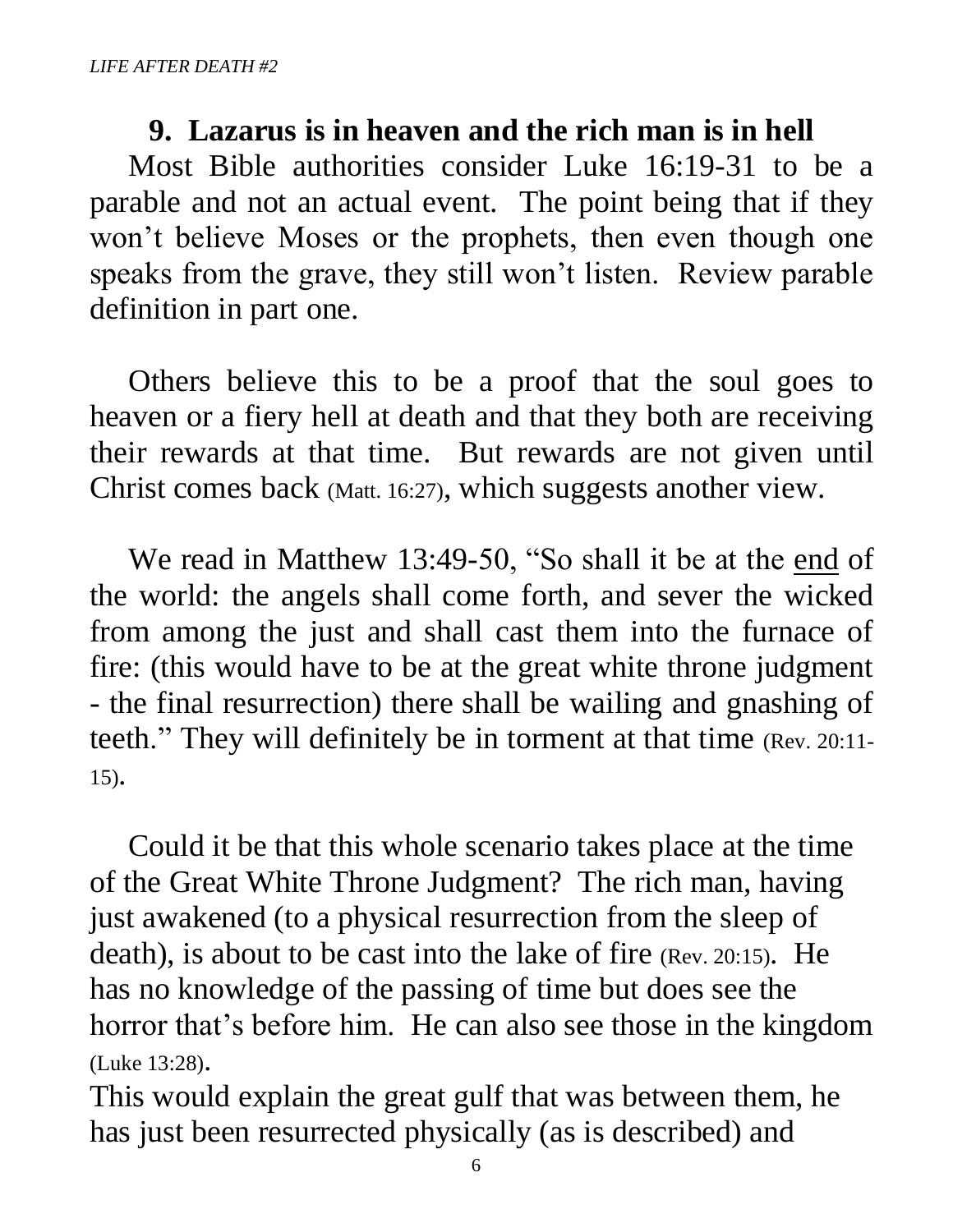Lazarus in his glorified spiritual body. For a more in depth study of this subject see study guide Lazarus and rich man.

# **10. Moses and Elijah are in heaven because Peter, James and John saw them talking to Jesus at the transfiguration.**

 Peter, James and John saw a supernatural *vision* of the future, so stated by Jesus Himself (Matt. 17:9). Peter saw a *vision* involving the sheet with the unclean animals. Paul had a *vision* of the Macedonian pleading for the gospel to be preached to him. Daniel also saw *visions* of the future. See *vision* definition in part one.

## **11. Elijah went to heaven without dying because Elisha saw him go up to heaven in a whirlwind.**

 "And it came to pass, as they still went on, and talked, that, behold, there appeared a chariot of fire, and horses of fire, and parted them both asunder; and Elijah went up by a whirlwind into heaven" (II Kings 2:11).Without question Elijah went up to heaven, it says so right there, but how does that stack with God's absolutes?

 Christ himself said, "*no man* has ascended to heaven" (John 3:13). Also, "it is appointed unto *men* once to die" (Heb. 9:27), death has passed unto all men, for all men have sinned. Was Elijah special, something other than just a man? James tells us that Elijah was a man of like passions just as we are (James 5:17). In Hebrews 11:32 we read that all the great men of the Bible died, including the prophets. Certainly Elijah ranked as one of the greatest of the prophets. Is this a contradiction or just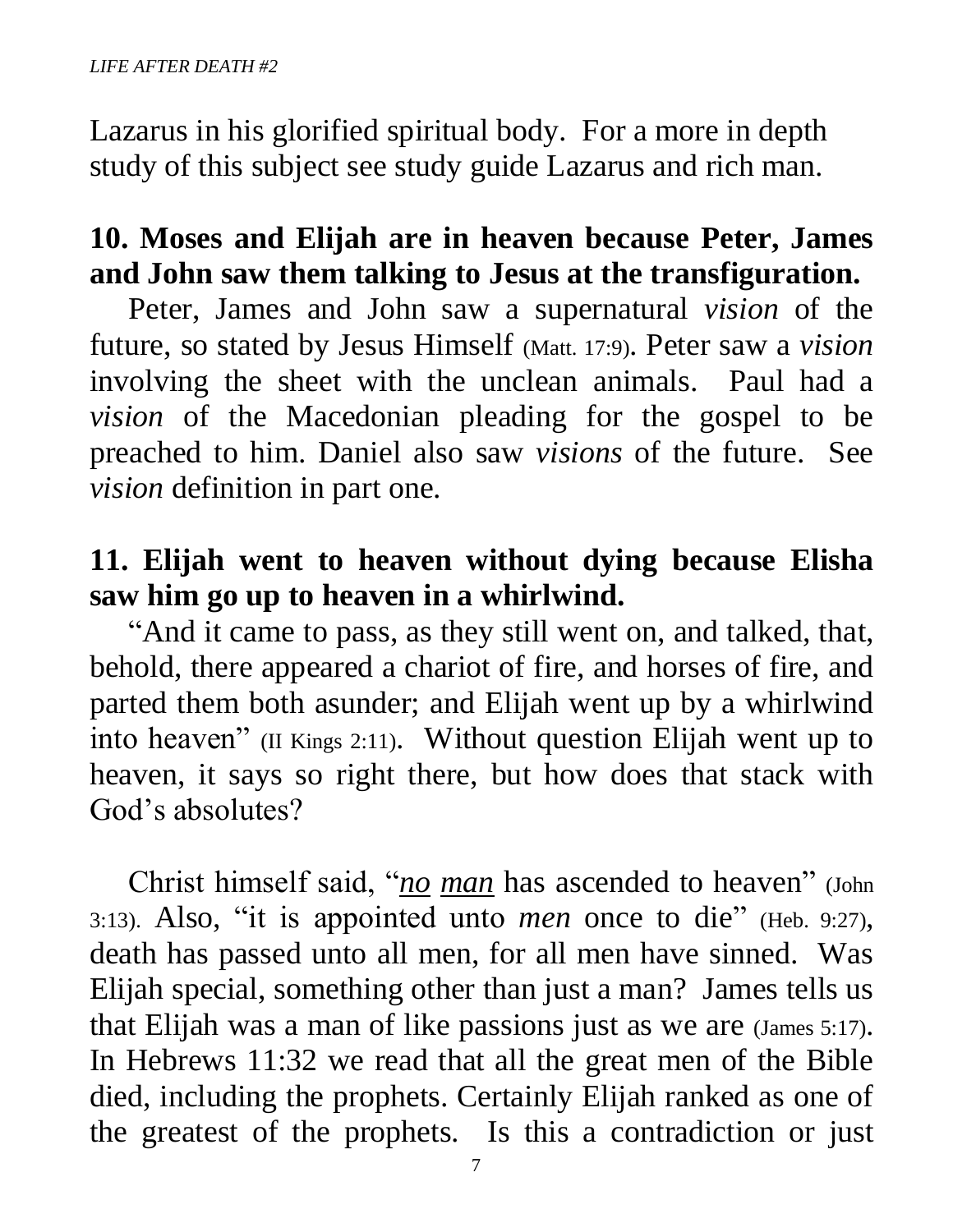something we don't understand? Of necessity we must look deeper into scripture for obviously something is being overlooked.

 Are we sure that the heaven Elijah went up to was the heaven that no man has ascended to? There are at least three heavens mentioned in the Bible. Paul speaks of a vision of the third heaven (II Cor. 12:2-4), which he describes as paradise. We would assume this is at or near the inner or outer court of God's throne as represented by the earthly temple, which was a pattern of the heavenly temple (Heb. 8:1-5). This would be the heaven that no man has ascended to. How then could that be the heaven that Elijah went up to?

 Another heaven mentioned in the bible is the expanse of the vast universe (Ps. 8:3, Gen. 1:15-17). Certainly, this would not be the heaven he went up to as it could not sustain life. But, there is yet another heaven mentioned. It is described as where birds fly, where the dew of heaven drops down, etc. (Gen. 27:28, Deut. 33:28). It is that part of our atmosphere that supports life (biosphere). Could that be the heaven that Elijah was taken up to? If so, perhaps he didn't die at that time. That would explain how it is that a letter could come from him about ten years later (II Chron. 21:12-15).

 Apparently, it was no surprise to anyone that Elijah was going to be removed, since Elisha was reminded of that several times. Those who witnessed the whole event must have understood that he didn't go up to the third heaven, because they went looking for him (II Kings 2:16). That begs the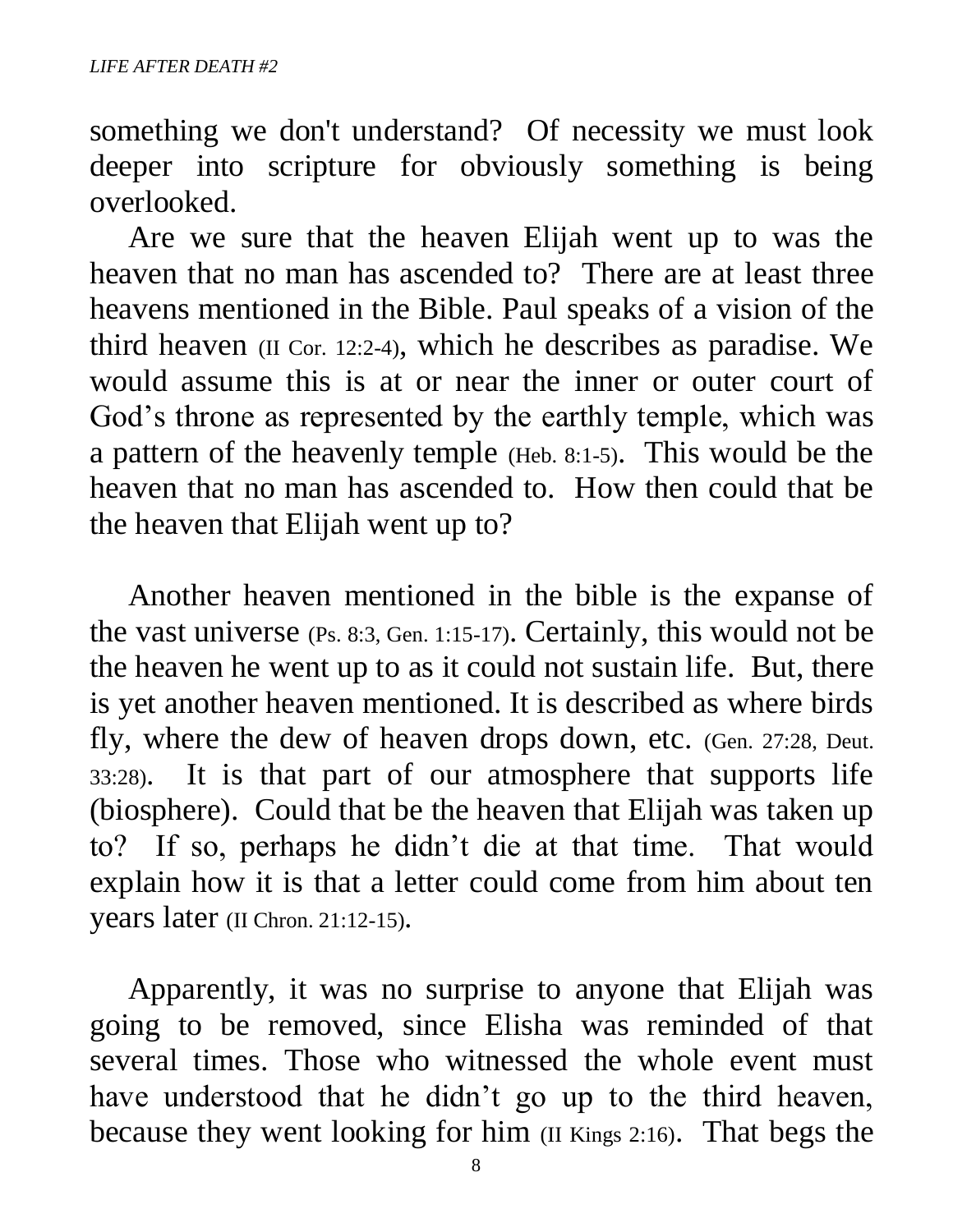question, why did all these things happen the way they did? Could it be to verify and lend credence to a transfer of leadership from Elijah to Elisha?

 Let's review some other significant events that happened during that time. Notice that it was common knowledge that Elijah was to be removed from being the head (leader) that day (II Kings 2:3 & 5). Obviously, Elijah was being retired and Elisha was to be the new leader. When Elijah's mantle dropped and was picked up by Elisha, it gave visual evidence to those nearby that the Holy Spirit of leadership had now been transferred to him.

 One wonders why a letter should come from Elijah about ten years after he had been taken up. Perhaps it was because Elijah was the prophet of God when this present king's father was king, which would have lent more authority to the letter. Certainly, knowing about a letter that came long after Elijah was gone has benefited us by helping to clear up a mystery of what really happened to Elijah, and thus proving that we can still rely on God's absolutes.

 We still don't know where he went, and probably won't know until we can ask him personally. However, these are things we do know. He did not go up to the heaven of the throne of God - for only Christ has ascended to that heaven. At some point, Elijah did die; Hebrews 11 says so. We know that God's word can be trusted; He does not change (Mal. 3:6). We know that God is true and His word is justifiable.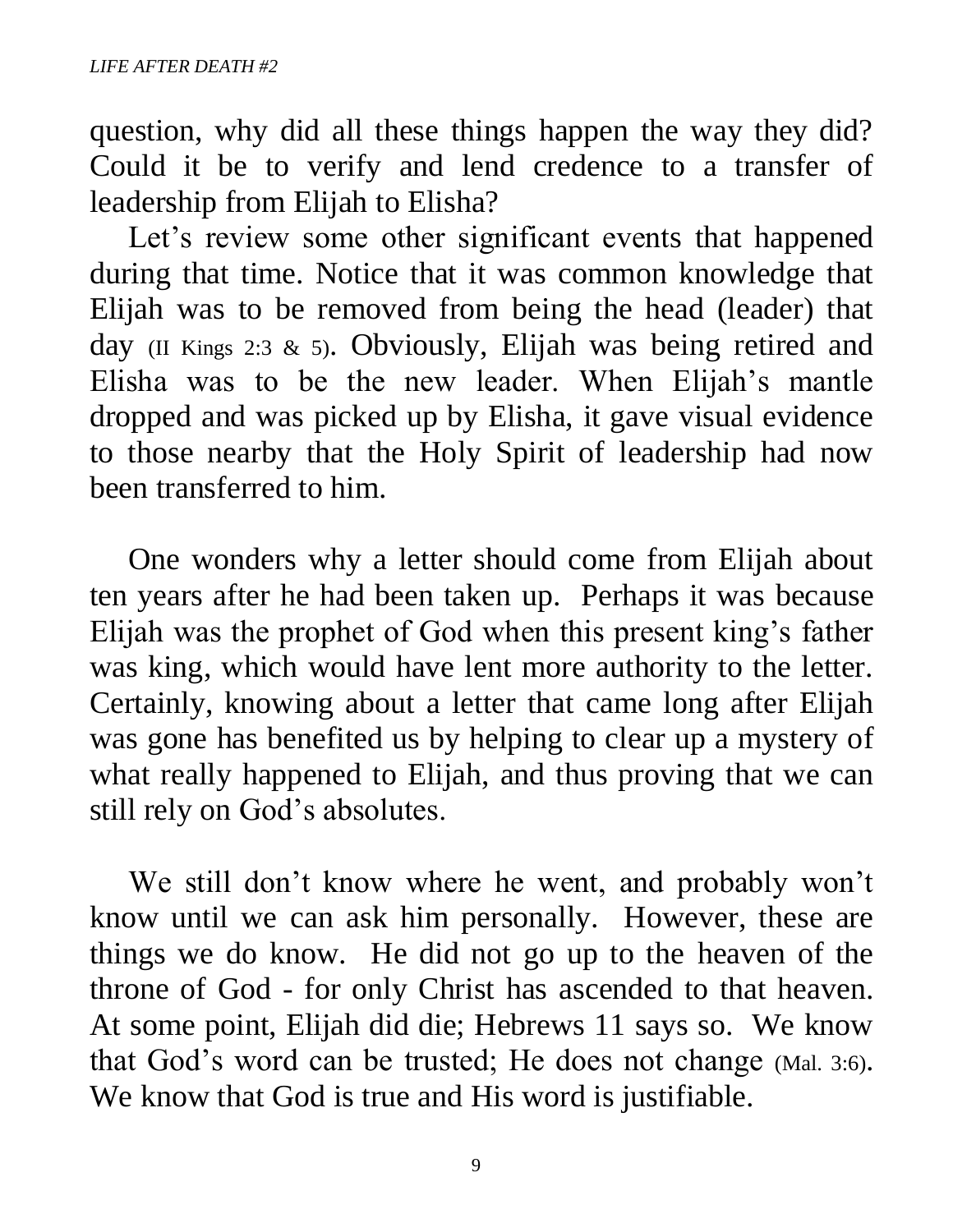"For what if some did not believe? Shall their unbelief make the faith of God without effect? God forbid: yea, let God be true, but every man a liar; as it is written, that thou mightest be justified in thy sayings, and mightest overcome when thou art judged" (Rom. 3:3-4). We have judged between man's traditions and God's word and have found man to be wrong and God to be true, reliable and therefore justified.

# **12. Paul said, "to be absent from the body is to be present with the Lord, " therefore we are conscious and with the Lord at death** (II Cor. 5:8).

 Did you notice? The verse has been misquoted as is often done. "And" was replaced by "is", "Is" is present tense, "and" is time neutral. If you are sleeping the sleep of death, you have no consciousness. Certainly you are in God's hands and protection. The next instant of your consciousness will be with the Lord, but until then you are not conscious and have no knowledge of the passing of time. Consider Absolutes 3, 5, & 6.

## **13. God is not the God of the dead, but the living. Therefore, the dead are alive in heaven.**

 Isolating a verse from its context can lead to many wrong conclusions.. In reading the whole context of Matthew 22:32 we find that the Sadducees, who did not believe in a resurrection, were trying to lay a trap for Jesus by setting up perceived complications in a resurrection. Jesus was plainly telling them that the lives of the righteous are reserved unto God in heaven, not that they were awake from their sleep and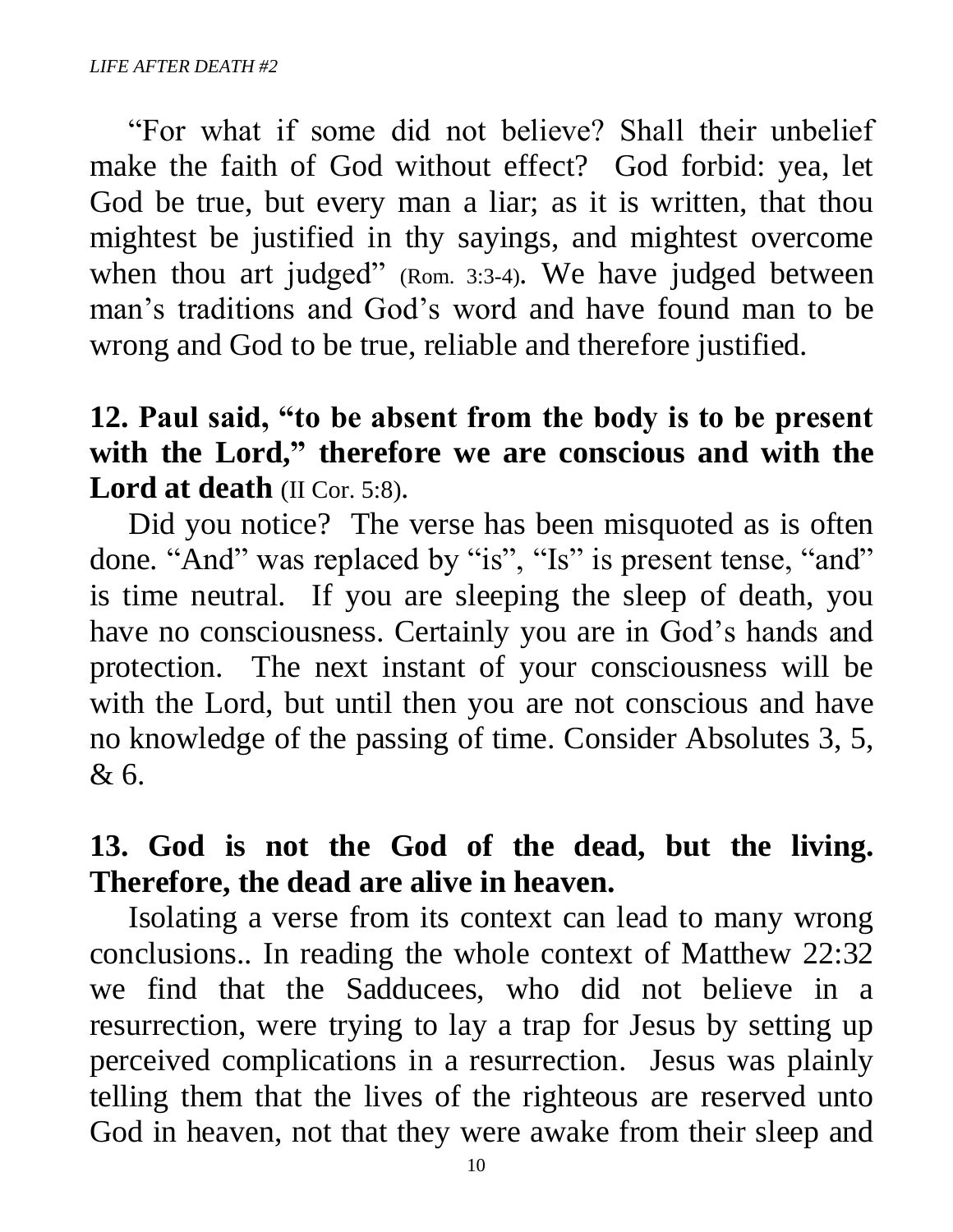fully conscious. God, who knows the end from the beginning, considers the future and his promises as though they already exist (Rom. 4:17). Compare Absolutes. 3 & 15 in study guide 1.

## **14. The saints under the altar that cried out to God prove that the dead are in heaven and are fully conscious** (Rev. 6:10).

 Much of Revelation was written in symbolic language, and one must look beyond the obvious. John was in the spirit and saw the future in a vision. We don't expect the horsemen of the first four seals to be literally riding through the earth at the time of the end? Why should we think the fifth seal should be literal? It is symbolic of the saints that have been, and are yet to be, killed. Remember that Abel's blood cried out *from the ground* when Cain killed him. His spirit wasn't conscious and in Heaven he was simply dead and in the ground as are all who have died and are awaiting the resurrection.

 Jesus said, "… no man hath ascended up to heaven, but he that came down from heaven …" (John 3:13). "… let God be true, but every man a liar …" (Rom 3:4). Why believe a man over the words of our Lord and savior Jesus?

 The following true statement is not often heard nor taught from the pulpit.

**15. The dead are unconscious; the spirit (breath) of life has returned to God, their bodies have turned to dust; the next instant of their consciousness will be in the resurrection.**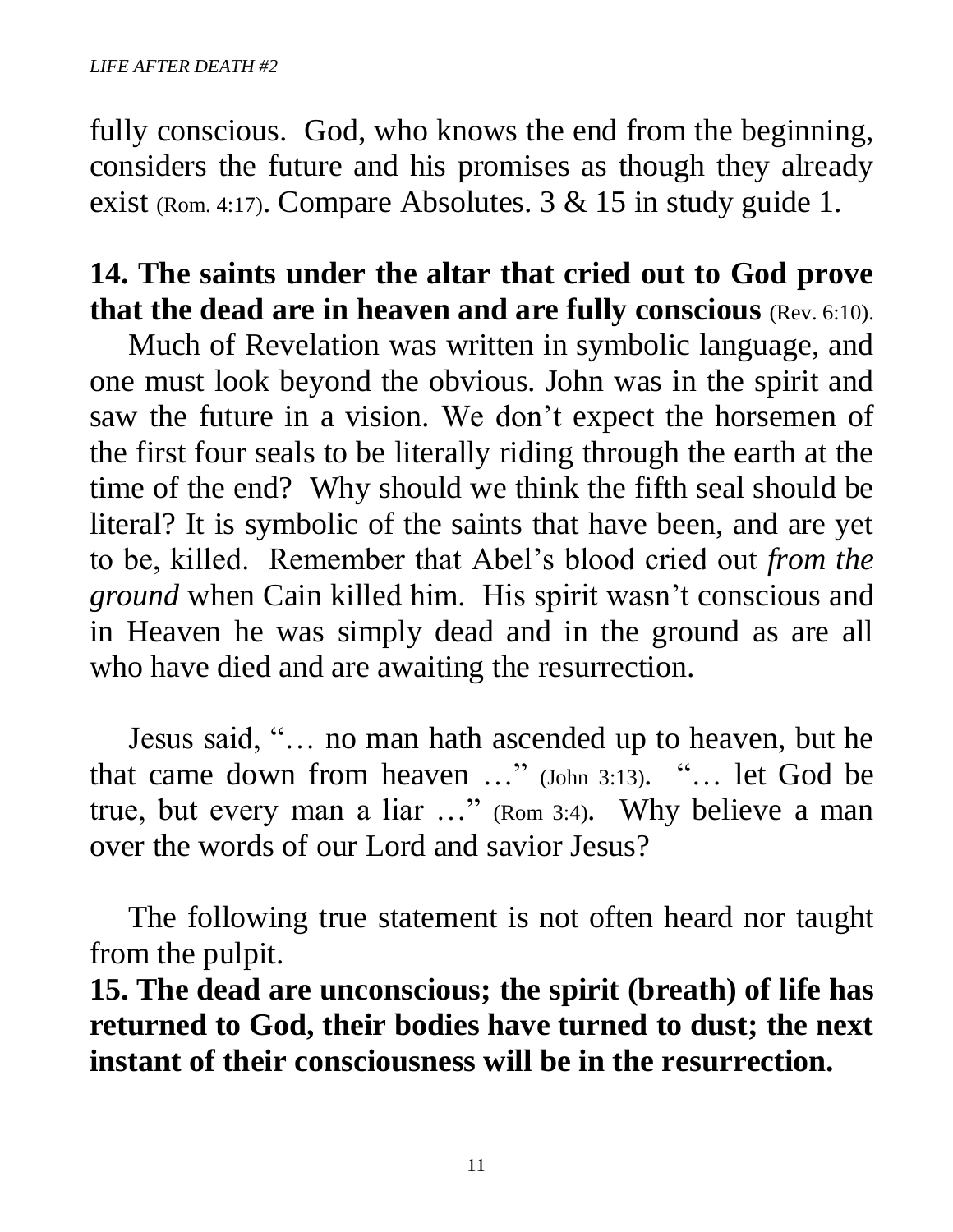This statement conflicts with none of God's absolutes. We are sealed with the promise unto the day of redemption (future), the purchase price has been paid, and our names have been written in God's book of life.

 (Christ) "In whom ye also trusted, after that ye heard the word of truth, the gospel of your salvation: in whom also after that ye believed, ye were sealed with that Holy Spirit of promise, (future). Which is the earnest of our inheritance until (future) the redemption of the purchased possession, unto the praise of his glory" (Eph. 1:13-14).

"And grieve not the Holy Spirit of God, whereby ye are sealed unto the  $\frac{day}{dx}$  of redemption" (Eph. 4:30).

"And I entreat thee also, true yokefellow, help those women which labored with me in the gospel, whose names are in the book of life  $\ldots$ " (Phil. 4:3).

 James 1:5-8 tells us how to obtain true wisdom. Knowledge is not intelligence for even the ignorant can be taught knowledge; nor is intelligence wisdom; brilliant minds have often tendered ludicrous opinions and conclusions. Wisdom is granted by God to those who humbly and sincerely approach Him with singleness of purpose, a mind toward obedience and a thirst for the truth. As James wrote, God gives wisdom to those who ask. But, one must love, believe and act on the truth He sends, otherwise He will send you a great deception (II Thes. 2:8-10).

Del Leger, Christian Church of God, Message given 1/3/08, (970) 249 6857, dlleger@montrose.net, wwwccofgod.org.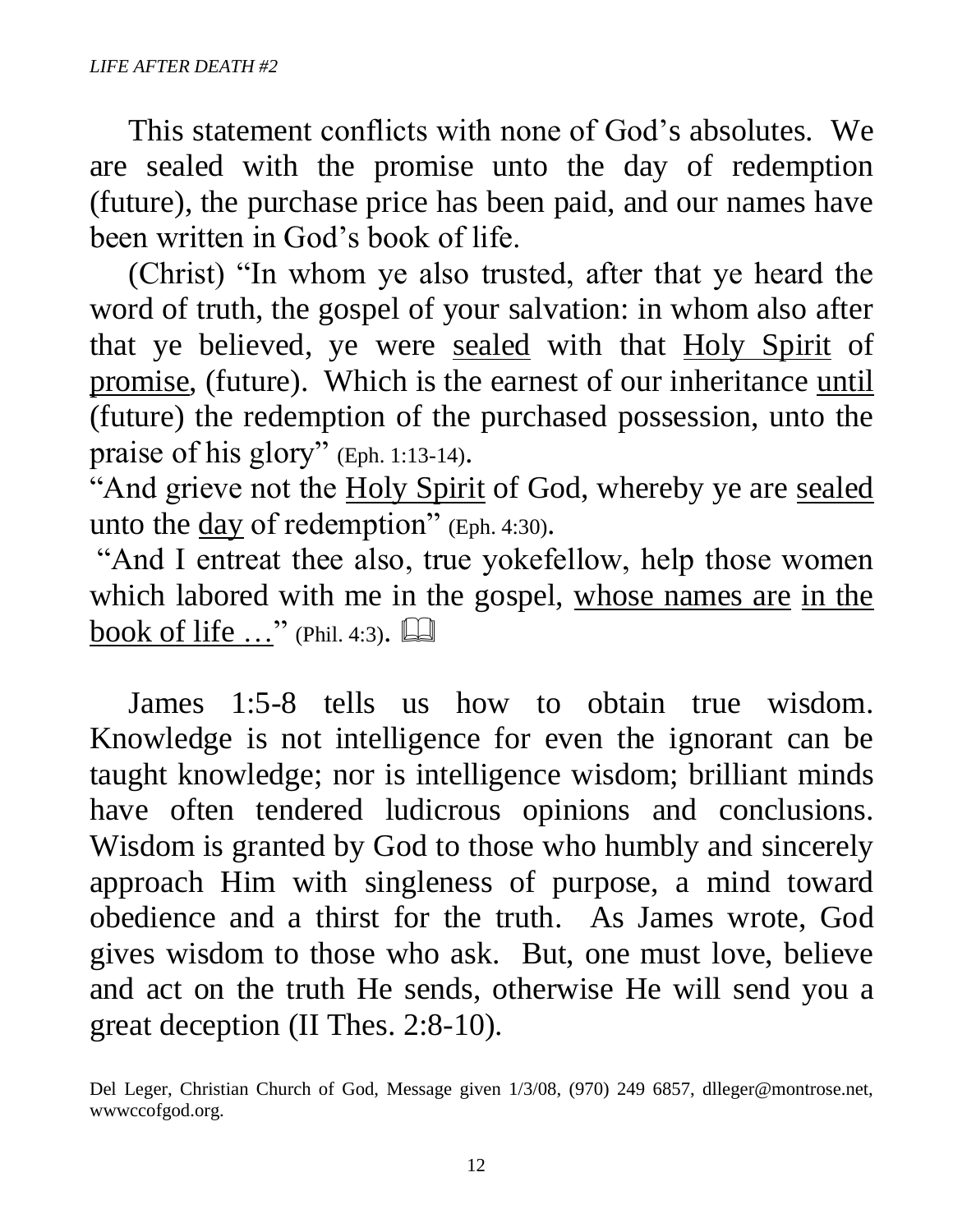## **Miscellaneous verses often used to support conscious life after death**

 None of the following verses say anything about being conscious after death, but are often used to support that concept. Consider what the following verses are saying, and particularly what they are not saying:

II Corinthians 5:8:

 "We are confident, I say, and willing rather to be absent from the body, and to be present with the Lord." (*Certainly this verse is true, and the assumption is that we will be conscious, but it does not say that).*

## Philippians 1:23:

 "For I am in a strait betwixt two, having a desire to depart, and to be with Christ; which is far better." *(Of course it's better, the pains, frustrations and cares of this life are over, but that is not saying we are conscious and able to watch or be aware of the trials and tribulations of our loved ones on earth).* 

Philippians 3:20-21:

 "For our conversation (citizenship) is in heaven; from whence also we look for the Saviour, the Lord Jesus Christ." Conversation is more accurately translated as citizenship as it is in many other versions. Certainly our citizenship is in heaven and our conversations are recorded. *("Then they that feared the LORD spake often*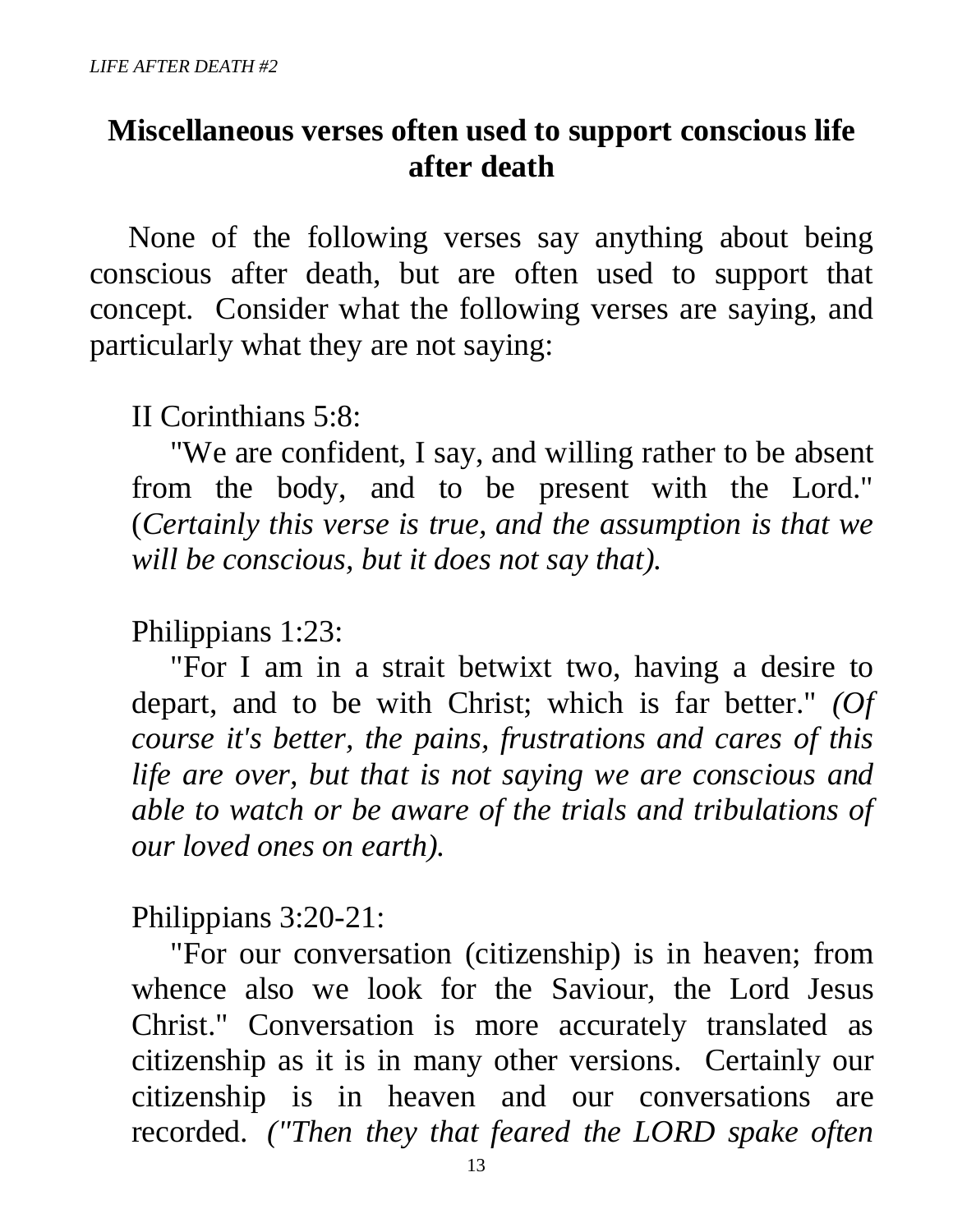*one to another: and the LORD hearkened, and heard it, and a book of remembrance was written before him for them that feared the LORD, and that thought upon his name" Mal. 3:16).*

21) "Who shall change our vile body, that it may be fashioned like unto his glorious body, according to the working whereby he is able even to subdue all things unto himself." (But this doesn't say that the dead are awake).

#### Hebrews 9:27:

 "And as it is appointed unto men once to die, but after this the judgment" (*if some went to heaven or hell at death why have a judgment at the resurrection? Rev. 20:12).*

#### John 5:24-25:

 "Verily, verily, I say unto you, He that heareth my word, and believeth on him that sent me, hath everlasting life, and shall not come into condemnation; but is passed from death unto life." *(Their names are written in God's book of life and will be in the first resurrection, also, they are not subject to the condemnation of the second death, Phil. 4:3; Rev.20:6 & 21:27).*

25) "Verily, verily, I say unto you, The hour is coming, and now is, when the dead shall hear the voice of the Son of God: and they that hear shall live." *(The spiritually dead of the world who are now being called by the Father. Some however, are not being called now, God knows the best time to call them, compare the specificity of John 6:44 & 65 to John 7:37-38 when all are being called).*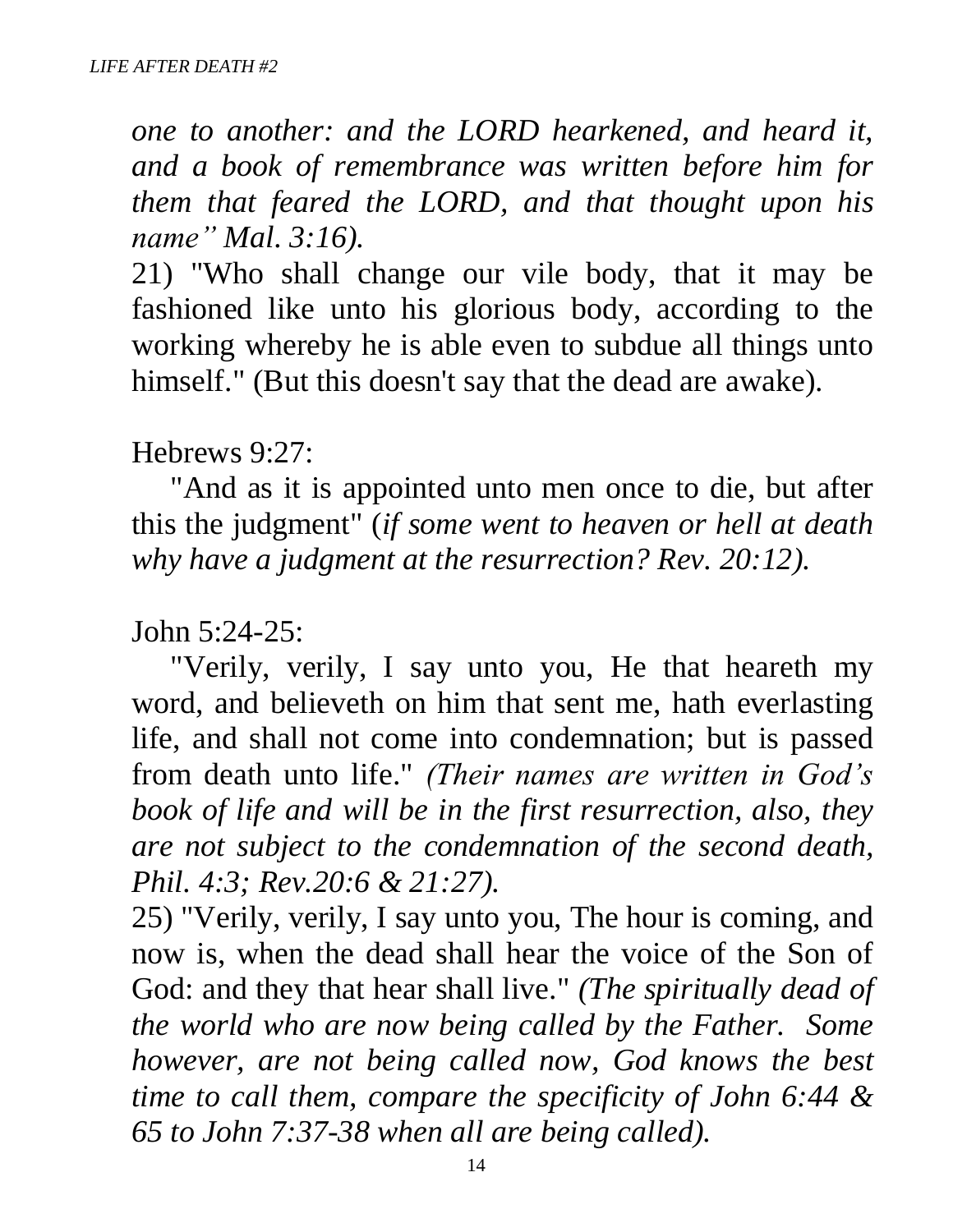John 11:23-26:

 "Jesus saith unto her, Thy brother shall rise again. 24) Martha saith unto him, I know that he shall rise again in the resurrection at the last day.

25) Jesus said unto her, I am the resurrection, and the life: he that believeth in me, though he were dead, yet shall he live:" *(The Bible speaks of many who were dead that were raised to physical life, but there is no record of any of them saying they were in heaven while they were dead).*

26) "And whosoever liveth and believeth in me shall never die. Believest thou this?" *(Christ is speaking of the second death (Rev. 20:14-15).*

John 12:26:

 "If any man serve me, let him follow me; and where I am, there shall also my servant be: if any man serve me, him will my Father honor." *(Jesus is speaking of His death and resurrection and the promise to His servants that follow Him in death and resurrection, John 12:23-28).*

Luke 15:24:

 "For this my son was dead, and is alive again; he was lost, and is found. And they began to be merry." *(The father knew his son was not physically dead. This verse has nothing to do with being conscious after death).*

I Timothy 5:6:

 "But she that liveth in pleasure is dead while she liveth" *(An apt description of the unchristian world).*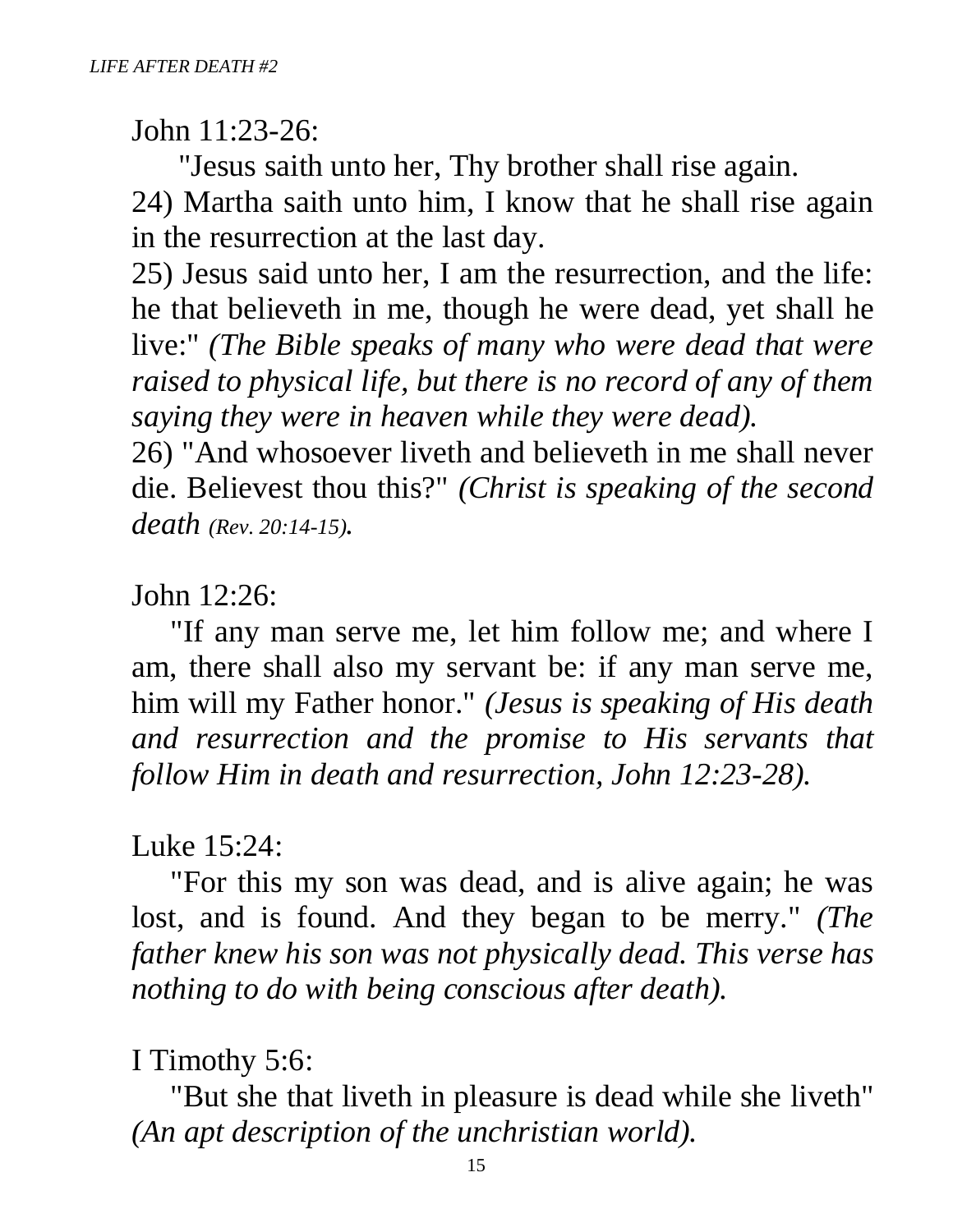Colossians 3:3-4:

 "For ye are dead, and your life is hid *(recorded in the book of life)* with Christ in God. 4 When Christ, who is our life, shall appear, then shall ye also appear with him in glory." *(Not before).*

#### I Corinthians 6:14:

 "And God hath both raised up the Lord, and will also raise up us by his own power." *(At the resurrection)*

#### II Corinthians 4:14:

 "Knowing that He which raised up the Lord Jesus shall raise up us also by Jesus, and shall present us with you." (At His coming).

#### II Corinthians 5:1:

 "For we know that if our earthly house of this tabernacle were dissolved, we have a building of God, an house not made with hands, eternal in the heavens. ("In my Father's house are many mansions ... I go to prepare a place for you" -- *which we will receive at the resurrection, John 14:2).*

#### Ephesians 2:1-2:

 "And you hath he quickened, who were dead in trespasses and sins;" *(infused with God's Holy Spirit,)* 2) "Wherein in time past ye walked according to the course of this world ..." *(But now you are in the light of God's spirit wherein we have life, John 17:21-23).*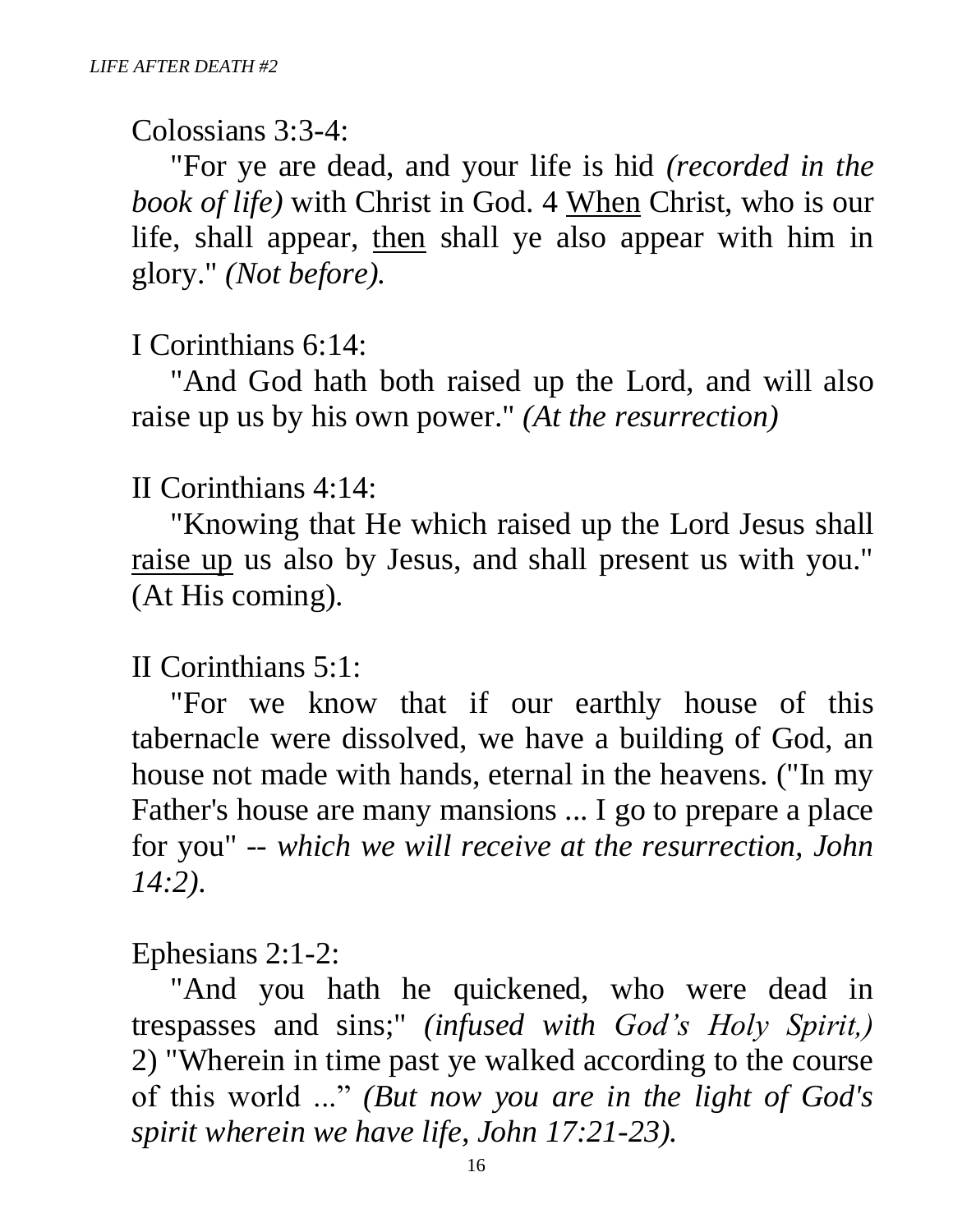Ephesians 2:5-7:

 "Even when we were dead in sins, hath He quickened us together with Christ." *(The quickening spirit is Christ in you, the HOPE of glory).*

6) "And hath raised us up together, and made us sit together in heavenly places in Christ Jesus:" *(Our names are recorded in the book of life even though we are still alive here on earth).*

7) "That in the ages to come he might show the exceeding riches of his grace in his kindness toward us through Christ Jesus." *(These verses are assuring us of God's promises that even while we yet live as mortals we are considered among those of heavenly places, but it does not say the dead are conscious).*

Acts 7:59-60:

 "And they stoned Stephen, calling upon God, and saying, Lord Jesus, receive my spirit." *(The spirit [breath]of life goes back to the one who gave it).*

60) "And he kneeled down, and cried with a loud voice, Lord, lay not this sin to their charge. And when he had said this, he fell asleep" *(The sleep of death, unconsciousness).*

 Satan builds on his deceptions and they become like a great spider web of bewildering doctrines based on lies. The Bible plainly teaches that the dead are asleep and therefore unconscious and unaware of the passing of time or events. However, if you believe the dead are awake in heaven, hell or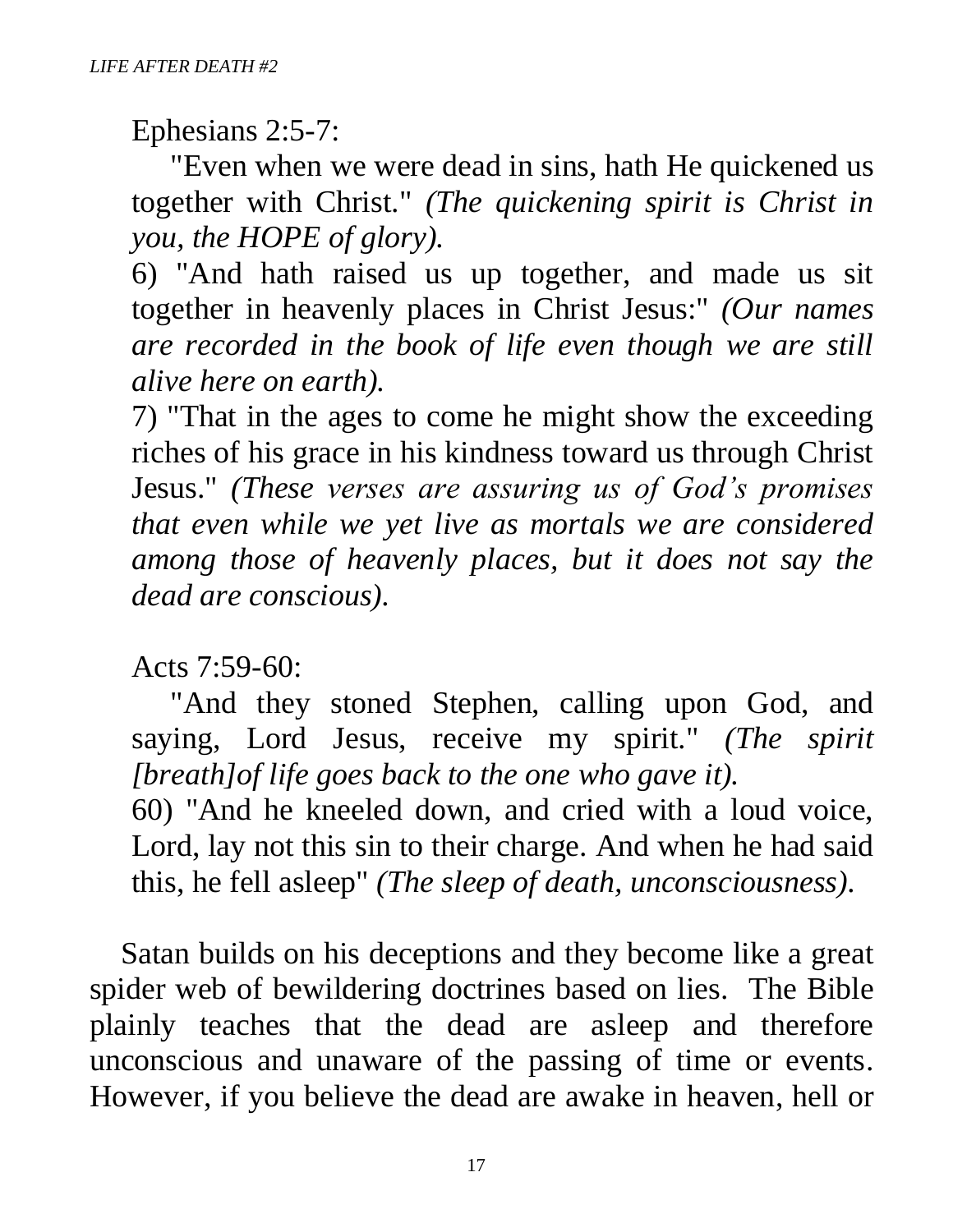purgatory you open a Pandora's Box of Satan's counterfeit doctrines. Some include:

 A "hell" where the unsaved are right now suffering in an ever burning fire, unable to die, yet unable to escape the burning pain. Would a God of love do that? Satan would love to have us believe that. (See study guide UNDERSTANDING HELL).

 A "purgatory" where a loved one is supposedly trapped in an in-between state of heaven and hell. A useful tool in giving widows and friends of the dead a guilty feeling if they don't pay a priest enough to bail them out. A great money maker for the priestly class; a robber of widows and orphans.

 Consciousness after death: a playground for demons. This allows demons to pose as spiritual guides, angels from God, loved ones coming back from the dead, involvement in séances, fortune telling, near-death experiences (NDEs) etc. Understand; a demon knows your loved one and can convincingly imitate the one you lost. Perhaps even revealing things you never knew. You can bet they will appear very comforting and loving, but that is the bait and further contact with an imposter will ultimately lead to serious problems. The Bible speaks strongly against attempting to make any contact with the dead.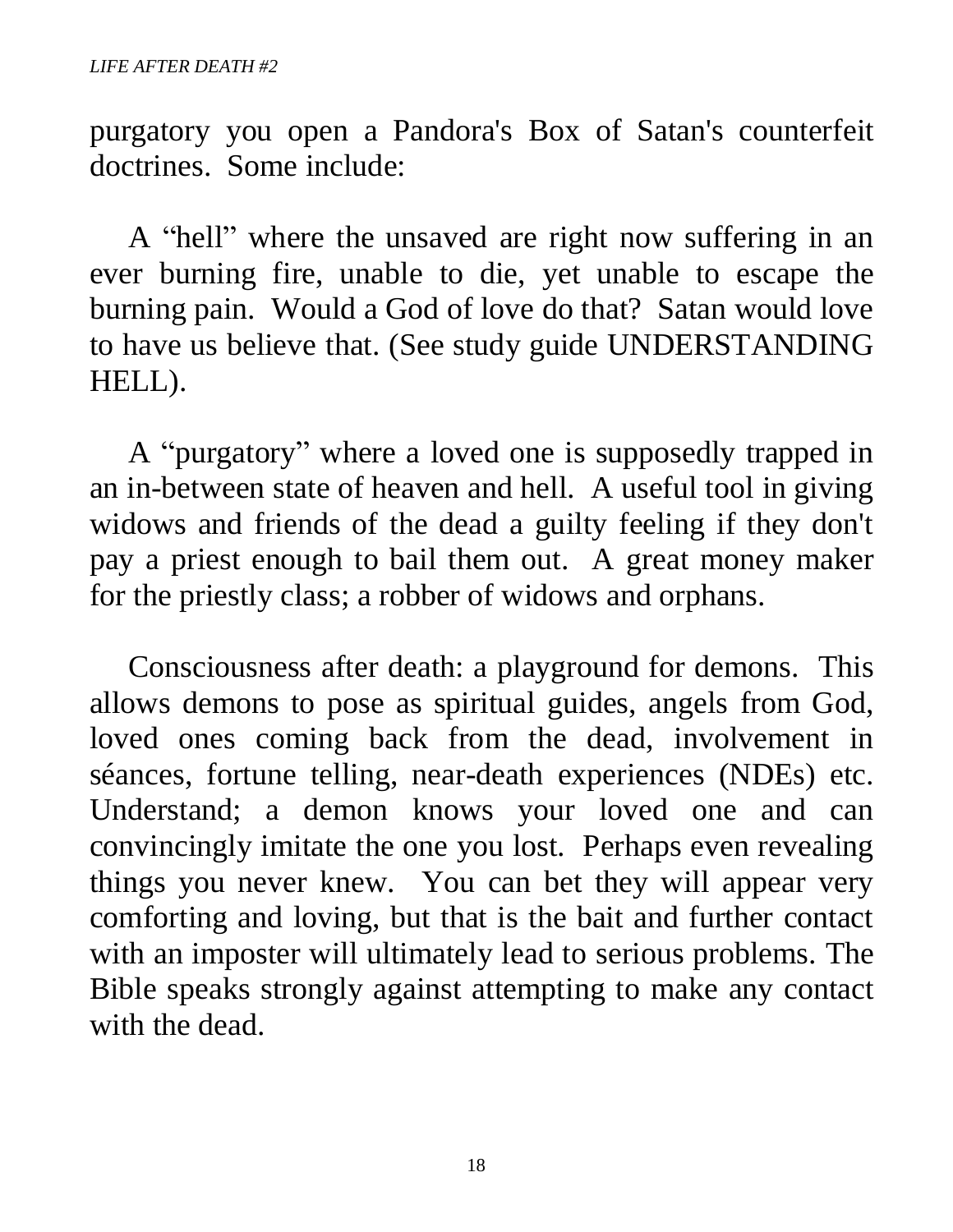#### **Problems in translating from the original languages**

 Consider how often one word can be translated into a variety of words in English, and vice versa. As an example "sama" translated both as breath and as spirit:

 In Geneses 2:7 we read: "And the LORD God formed man of the dust of the ground, and breathed into his nostrils the breath *(spirit, sama, Strong's 5397)* of life; and man became a living soul." (Note, not "immortal" soul).

 Then in Proverbs 20:27: "The spirit *(breath, sama, Strong's 5397)* of man is the candle of the LORD, searching all the inward parts of the belly." (So, it is by the spirit/breath that reveals and records the character of man).

 Or, consider the word "rauh", translated many times as either "spirit" or as "breath" (among other things as well):

 In Ecclesiastes 12:7: "Then shall the dust return to the earth as it was: and the spirit *(breath, rauh, Strong's 7307)* shall return unto God who gave it."

Also in Job, Elihu the son of Barachel the Buzite speaking in verse 33:4 says: "The Spirit of God hath made me, and the breath *(spirit, rauh, Strong's 7307)* of the Almighty hath given me life." (Might we say then, that the breath of life is the spirit of life that returned to God at death)?